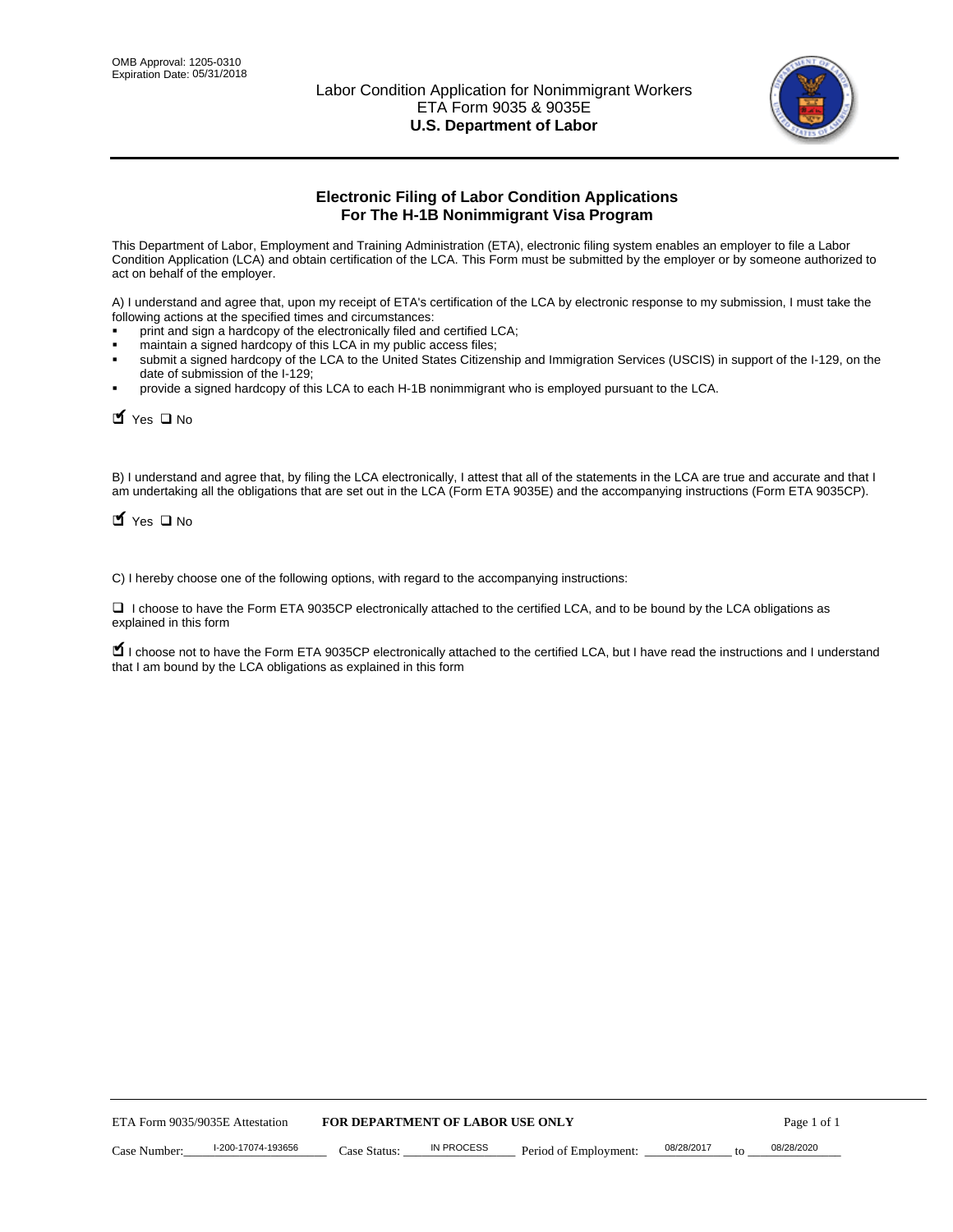# Labor Condition Application for Nonimmigrant Workers ETA Form 9035 & 9035E **U.S. Department of Labor**



*Please read and review the filing instructions carefully before completing the ETA Form 9035 or 9035E. A copy of the instructions can be found at http://www.foreignlaborcert.doleta.gov/. In accordance with Federal Regulations at 20 CFR 655.730(b), incomplete or obviously inaccurate Labor Condition Applications (LCAs) will not be certified by the Department of Labor. If the employer has received permission from the Administrator of the Office of Foreign Labor Certification to submit this form non-electronically, ALL required fields/items containing an asterisk ( \* ) must be completed as well as any fields/items where a response is conditional as indicated by the section ( § ) symbol.* 

# **A. Employment-Based Nonimmigrant Visa Information**

1. Indicate the type of visa classification supported by this application *(Write classification symbol)*: \*

### **B. Temporary Need Information**

| 1. Indicate the type of visa classification supported by this application (Write classification symbol): *                                                              |                                                                        |                                      |                                              | $H-1B$                         |
|-------------------------------------------------------------------------------------------------------------------------------------------------------------------------|------------------------------------------------------------------------|--------------------------------------|----------------------------------------------|--------------------------------|
| <b>B. Temporary Need Information</b>                                                                                                                                    |                                                                        |                                      |                                              |                                |
| 1. Job Title *<br>PROGRAMMER/ANALYST                                                                                                                                    |                                                                        |                                      |                                              |                                |
| 2. SOC (ONET/OES) code *                                                                                                                                                | 3. SOC (ONET/OES) occupation title *                                   |                                      |                                              |                                |
| 15-1131                                                                                                                                                                 | <b>COMPUTER PROGRAMMERS</b>                                            |                                      |                                              |                                |
| 4. Is this a full-time position? *                                                                                                                                      |                                                                        |                                      | <b>Period of Intended Employment</b>         |                                |
| $\blacksquare$ Yes<br>$\square$ No                                                                                                                                      | 5. Begin Date *<br>08/28/2017<br>(mm/dd/yyyy)                          |                                      | 6. End Date *<br>(mm/dd/yyyy)                | 08/28/2020                     |
| 7. Worker positions needed/basis for the visa classification supported by this application                                                                              |                                                                        |                                      |                                              |                                |
| Total Worker Positions Being Requested for Certification *<br>1                                                                                                         |                                                                        |                                      |                                              |                                |
| Basis for the visa classification supported by this application<br>(indicate the total workers in each applicable category based on the total workers identified above) |                                                                        |                                      |                                              |                                |
| 1<br>a. New employment *                                                                                                                                                |                                                                        | 0                                    |                                              | d. New concurrent employment * |
| b. Continuation of previously approved employment *<br>0<br>without change with the same employer                                                                       | 0                                                                      | e. Change in employer *              |                                              |                                |
| 0<br>c. Change in previously approved employment *                                                                                                                      |                                                                        | 0                                    | f. Amended petition *                        |                                |
| C. Employer Information                                                                                                                                                 |                                                                        |                                      |                                              |                                |
| 1. Legal business name *<br>MARLABS, INC.                                                                                                                               |                                                                        |                                      |                                              |                                |
| 2. Trade name/Doing Business As (DBA), if applicable                                                                                                                    | <b>NA</b>                                                              |                                      |                                              |                                |
| 3. Address 1 *<br>1 CORPORATE PLACE SOUTH FL3                                                                                                                           |                                                                        |                                      |                                              |                                |
| 4. Address 2<br>NA.                                                                                                                                                     |                                                                        |                                      |                                              |                                |
| 5. City *<br><b>PISCATAWAY</b>                                                                                                                                          |                                                                        | $\overline{6. \text{ State}}^*_{NJ}$ |                                              | 7. Postal code *<br>08854      |
| 8. Country *<br>UNITED STATES OF AMERICA                                                                                                                                |                                                                        | 9. Province<br><b>NA</b>             |                                              |                                |
| 10. Telephone number * 7326941000                                                                                                                                       |                                                                        | 11. Extension $N/A$                  |                                              |                                |
| 12. Federal Employer Identification Number (FEIN from IRS) *<br>541816287                                                                                               |                                                                        | 541511                               | 13. NAICS code (must be at least 4-digits) * |                                |
| ETA Form 9035/9035E<br>I-200-17074-193656<br>Case Number:                                                                                                               | <b>FOR DEPARTMENT OF LABOR USE ONLY</b><br>IN PROCESS<br>$Case$ Statue | Period of Employment:                | 08/28/2017                                   | Page 1 of 5<br>08/28/2020      |

# **C. Employer Information**

| 1. Legal business name *<br>MARLABS, INC.                                                                    |                         |                           |
|--------------------------------------------------------------------------------------------------------------|-------------------------|---------------------------|
| 2. Trade name/Doing Business As (DBA), if applicable NA                                                      |                         |                           |
| 3. Address 1 *<br>1 CORPORATE PLACE SOUTH FL3                                                                |                         |                           |
| 4. Address 2<br><b>NA</b>                                                                                    |                         |                           |
| 5. City *<br><b>PISCATAWAY</b>                                                                               | 6. State *<br><b>NJ</b> | 7. Postal code *<br>08854 |
| 8. Country *                                                                                                 | 9. Province             |                           |
| UNITED STATES OF AMERICA                                                                                     | NA.                     |                           |
| 10. Telephone number *<br>7326941000                                                                         | 11. Extension<br>N/A    |                           |
| 12. Federal Employer Identification Number (FEIN from IRS) *<br>13. NAICS code (must be at least 4-digits) * |                         |                           |
| 541816287                                                                                                    | 541511                  |                           |

# ETA Form 9035/9035E **FOR DEPARTMENT OF LABOR USE ONLY** Page 1 of 5<br>Case Number: 1-200-17074-193656 Case Status: IN PROCESS Period of Employment: 08/28/2017 to 08/28/2020

Case Number: 1-200-17074-193656 Case Status: IN PROCESS Period of Employment: 08/28/2017 to 08/28/2020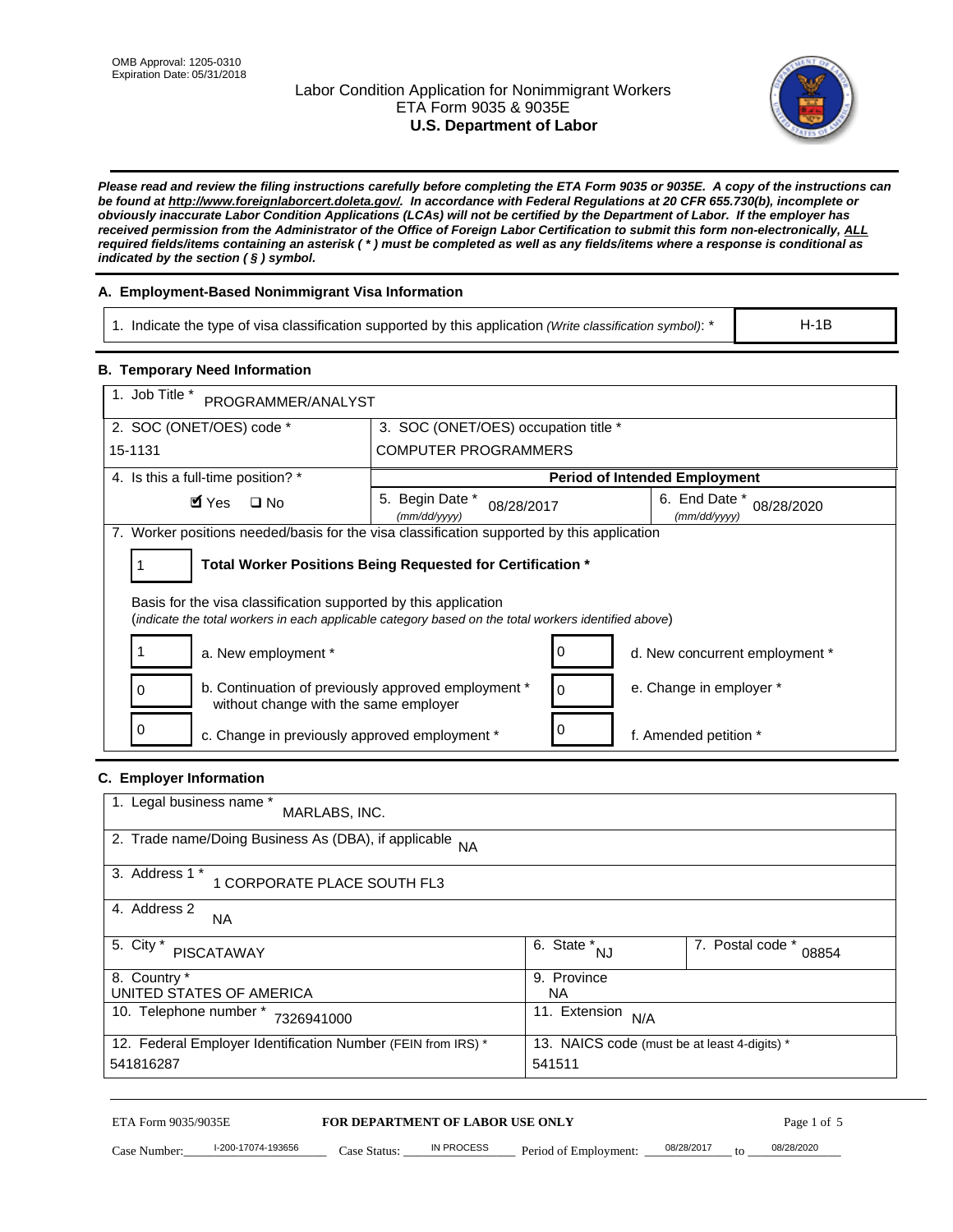

# **D. Employer Point of Contact Information**

**Important Note**: The information contained in this Section must be that of an employee of the employer who is authorized to act on behalf of the employer in labor certification matters. The information in this Section must be different from the agent or attorney information listed in Section E, unless the attorney is an employee of the employer.

| 1. Contact's last (family) name *                  | 2. First (given) name *   |                                | 3. Middle name(s) *       |  |
|----------------------------------------------------|---------------------------|--------------------------------|---------------------------|--|
| <b>VIDYADHARAN</b>                                 | <b>SANJAY</b>             |                                | <b>NA</b>                 |  |
| 4. Contact's job title *<br><b>GENERAL COUNSEL</b> |                           |                                |                           |  |
| 5. Address 1 *<br>ONE CORPORATE PLACE SOUTH FL3    |                           |                                |                           |  |
| 6. Address 2<br>N/A                                |                           |                                |                           |  |
| 7. City $*$<br>PISCATAWAY                          |                           | $\overline{8}$ . State *<br>NJ | 9. Postal code *<br>08854 |  |
| 10. Country *<br>UNITED STATES OF AMERICA          | 11. Province<br><b>NA</b> |                                |                           |  |
| Extension<br>12. Telephone number *<br>13.         |                           | 14. E-Mail address             |                           |  |
| 7326941000<br>1600                                 |                           | SANJAY@MARLABS.COM             |                           |  |

# **E. Attorney or Agent Information (If applicable)**

| VIDYADHARAN                                                                                                                                         | SANJAY                           |                                           |                                          | <b>NA</b>        |                                                      |             |
|-----------------------------------------------------------------------------------------------------------------------------------------------------|----------------------------------|-------------------------------------------|------------------------------------------|------------------|------------------------------------------------------|-------------|
| 4. Contact's job title * GENERAL COUNSEL                                                                                                            |                                  |                                           |                                          |                  |                                                      |             |
| 5. Address 1 * ONE CORPORATE PLACE SOUTH FL3                                                                                                        |                                  |                                           |                                          |                  |                                                      |             |
| 6. Address 2<br>N/A                                                                                                                                 |                                  |                                           |                                          |                  |                                                      |             |
| 7. City * PISCATAWAY                                                                                                                                |                                  | $\overline{\phantom{a}}$ 8. State $^*$ NJ |                                          | 9. Postal code * | 08854                                                |             |
| 10. Country *<br>UNITED STATES OF AMERICA                                                                                                           |                                  | 11. Province<br>NA                        |                                          |                  |                                                      |             |
| 12. Telephone number *<br>7326941000                                                                                                                | 13. Extension<br>1600            |                                           | 14. E-Mail address<br>SANJAY@MARLABS.COM |                  |                                                      |             |
| E. Attorney or Agent Information (If applicable)                                                                                                    |                                  |                                           |                                          |                  |                                                      |             |
| 1. Is the employer represented by an attorney or agent in the filing of this application? *<br>If "Yes", complete the remainder of Section E below. |                                  |                                           |                                          |                  | $\Box$ Yes                                           | <b>M</b> No |
| 2. Attorney or Agent's last (family) name §                                                                                                         | 3. First (given) name §          |                                           |                                          |                  | 4. Middle name(s) $\sqrt{s}$                         |             |
| N/A                                                                                                                                                 | N/A                              |                                           |                                          | N/A              |                                                      |             |
| 5. Address 1 $\frac{1}{9}$ N/A                                                                                                                      |                                  |                                           |                                          |                  |                                                      |             |
| 6. Address 2<br>N/A                                                                                                                                 |                                  |                                           |                                          |                  |                                                      |             |
| 7. City §<br>N/A                                                                                                                                    |                                  | N/A                                       | 8. State §<br>9. Postal code §<br>N/A    |                  |                                                      |             |
| 10. Country §<br>N/A                                                                                                                                |                                  | 11. Province<br>N/A                       |                                          |                  |                                                      |             |
| 12. Telephone number §                                                                                                                              | 13. Extension                    | 14. E-Mail address                        |                                          |                  |                                                      |             |
| N/A                                                                                                                                                 | N/A                              | N/A                                       |                                          |                  |                                                      |             |
| 15. Law firm/Business name §                                                                                                                        |                                  |                                           | 16. Law firm/Business FEIN §             |                  |                                                      |             |
| N/A                                                                                                                                                 |                                  |                                           | N/A                                      |                  |                                                      |             |
| 17. State Bar number (only if attorney) §                                                                                                           |                                  |                                           | standing (only if attorney) §            |                  | 18. State of highest court where attorney is in good |             |
| N/A                                                                                                                                                 |                                  | N/A                                       |                                          |                  |                                                      |             |
| 19. Name of the highest court where attorney is in good standing (only if attorney) §                                                               |                                  |                                           |                                          |                  |                                                      |             |
| N/A                                                                                                                                                 |                                  |                                           |                                          |                  |                                                      |             |
|                                                                                                                                                     |                                  |                                           |                                          |                  |                                                      |             |
|                                                                                                                                                     |                                  |                                           |                                          |                  |                                                      |             |
|                                                                                                                                                     |                                  |                                           |                                          |                  |                                                      |             |
|                                                                                                                                                     |                                  |                                           |                                          |                  |                                                      |             |
|                                                                                                                                                     |                                  |                                           |                                          |                  |                                                      |             |
|                                                                                                                                                     |                                  |                                           |                                          |                  |                                                      |             |
|                                                                                                                                                     |                                  |                                           |                                          |                  |                                                      |             |
| ETA Form 9035/9035E                                                                                                                                 | FOR DEPARTMENT OF LABOR USE ONLY |                                           |                                          |                  | Page 2 of 5                                          |             |
| I-200-17074-193656                                                                                                                                  | IN PROCESS                       |                                           |                                          | 08/28/2017       | 08/28/2020                                           |             |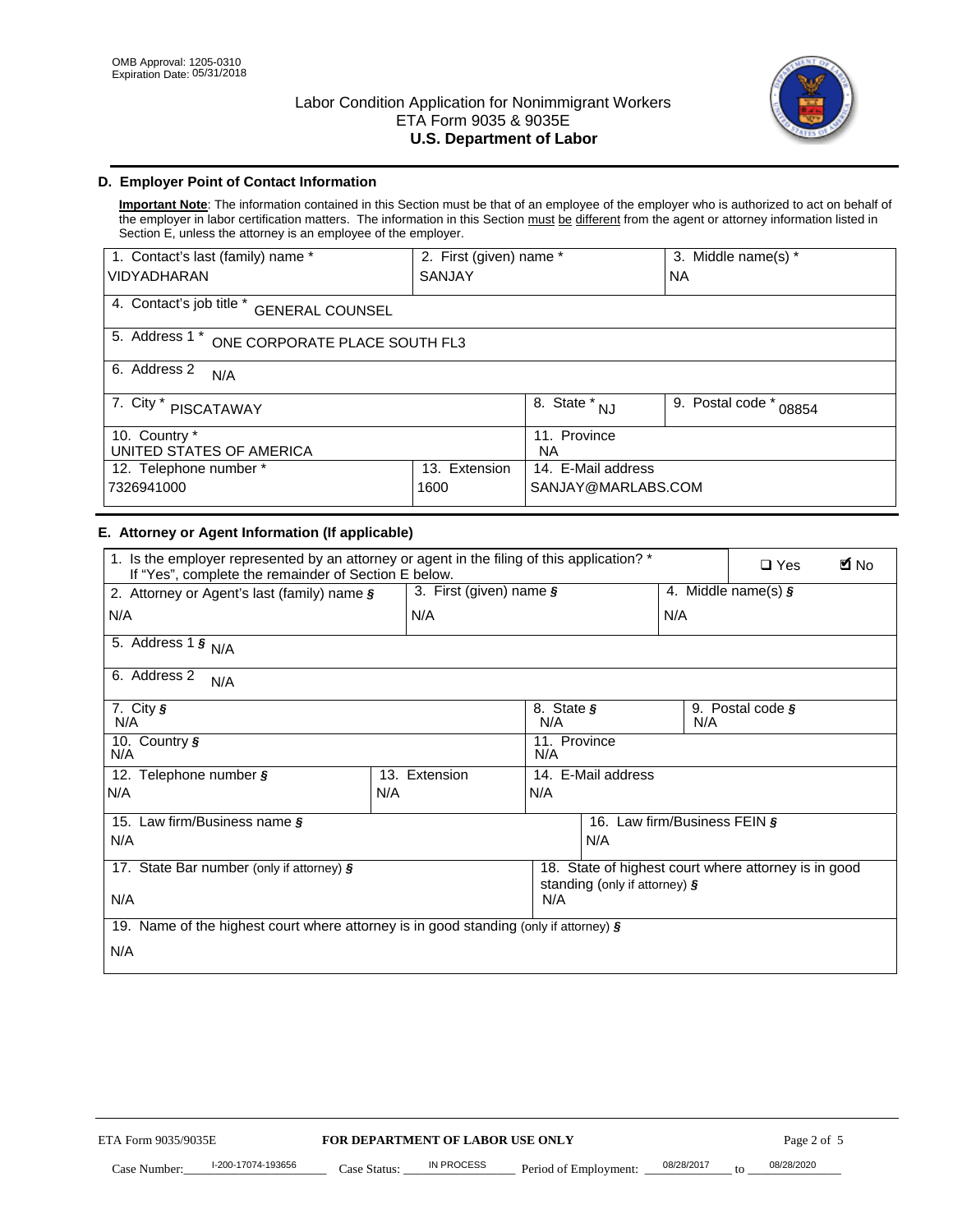**F. Rate of Pay** 

# Labor Condition Application for Nonimmigrant Workers ETA Form 9035 & 9035E **U.S. Department of Labor**



| <b>F.</b> Rate of Pay          |                                   |
|--------------------------------|-----------------------------------|
| 1. Wage Rate (Required)        | 2. Per: (Choose only one) *       |
| 78100.00<br>From: \$<br>$\ast$ | □ Week □ Bi-Weekly □ Month ■ Year |
| N/A<br>To: \$                  | $\Box$ Hour                       |

## **G. Employment and Prevailing Wage Information**

#### *a. Place of Employment 1*

|     | From: \$                                                                                                                                                                                                                                                                                                                                                                                                                                                                                                                                                                                                                                                                                                                                                                                                                                  | 78100.00<br>$\ast$<br>To: $\S$<br>N/A                                                                                                                                                                                                                                                                                                                                                                                                                                                                                                                                                                                                                                                                                                |             | $\Box$ Hour |                       |       | $\Box$ Week $\Box$ Bi-Weekly                          |              | $\Box$ Month |              | $\blacksquare$ Year |
|-----|-------------------------------------------------------------------------------------------------------------------------------------------------------------------------------------------------------------------------------------------------------------------------------------------------------------------------------------------------------------------------------------------------------------------------------------------------------------------------------------------------------------------------------------------------------------------------------------------------------------------------------------------------------------------------------------------------------------------------------------------------------------------------------------------------------------------------------------------|--------------------------------------------------------------------------------------------------------------------------------------------------------------------------------------------------------------------------------------------------------------------------------------------------------------------------------------------------------------------------------------------------------------------------------------------------------------------------------------------------------------------------------------------------------------------------------------------------------------------------------------------------------------------------------------------------------------------------------------|-------------|-------------|-----------------------|-------|-------------------------------------------------------|--------------|--------------|--------------|---------------------|
|     | G. Employment and Prevailing Wage Information<br>Important Note: It is important for the employer to define the place of intended employment with as much geographic specificity as possible<br>The place of employment address listed below must be a physical location and cannot be a P.O. Box. The employer may use this section<br>to identify up to three (3) physical locations and corresponding prevailing wages covering each location where work will be performed and<br>the electronic system will accept up to 3 physical locations and prevailing wage information. If the employer has received approval from the<br>Department of Labor to submit this form non-electronically and the work is expected to be performed in more than one location, an<br>attachment must be submitted in order to complete this section. |                                                                                                                                                                                                                                                                                                                                                                                                                                                                                                                                                                                                                                                                                                                                      |             |             |                       |       |                                                       |              |              |              |                     |
|     | a. Place of Employment 1<br>1. Address 1 *<br>9513 KEY WEST AVENUE                                                                                                                                                                                                                                                                                                                                                                                                                                                                                                                                                                                                                                                                                                                                                                        |                                                                                                                                                                                                                                                                                                                                                                                                                                                                                                                                                                                                                                                                                                                                      |             |             |                       |       |                                                       |              |              |              |                     |
|     | 2. Address 2                                                                                                                                                                                                                                                                                                                                                                                                                                                                                                                                                                                                                                                                                                                                                                                                                              |                                                                                                                                                                                                                                                                                                                                                                                                                                                                                                                                                                                                                                                                                                                                      |             |             |                       |       |                                                       |              |              |              |                     |
|     | 3. City $*$<br><b>ROCKVILLE</b><br>5. State/District/Territory *                                                                                                                                                                                                                                                                                                                                                                                                                                                                                                                                                                                                                                                                                                                                                                          |                                                                                                                                                                                                                                                                                                                                                                                                                                                                                                                                                                                                                                                                                                                                      |             |             |                       |       | 4. County *<br>MONTGOMERY COUNTY<br>6. Postal code *  |              |              |              |                     |
|     | MD                                                                                                                                                                                                                                                                                                                                                                                                                                                                                                                                                                                                                                                                                                                                                                                                                                        | Prevailing Wage Information (corresponding to the place of employment location listed above)                                                                                                                                                                                                                                                                                                                                                                                                                                                                                                                                                                                                                                         |             |             |                       | 20850 |                                                       |              |              |              |                     |
| N/A | 7. Agency which issued prevailing wage §                                                                                                                                                                                                                                                                                                                                                                                                                                                                                                                                                                                                                                                                                                                                                                                                  |                                                                                                                                                                                                                                                                                                                                                                                                                                                                                                                                                                                                                                                                                                                                      |             | N/A         |                       |       | 7a. Prevailing wage tracking number (if applicable) § |              |              |              |                     |
|     | 8. Wage level *<br>$\Box$                                                                                                                                                                                                                                                                                                                                                                                                                                                                                                                                                                                                                                                                                                                                                                                                                 | <b>M</b><br>$\Box$<br>III                                                                                                                                                                                                                                                                                                                                                                                                                                                                                                                                                                                                                                                                                                            | $\Box$ IV   | $\Box$ N/A  |                       |       |                                                       |              |              |              |                     |
|     | 9. Prevailing wage *<br>S                                                                                                                                                                                                                                                                                                                                                                                                                                                                                                                                                                                                                                                                                                                                                                                                                 | 10. Per: (Choose only one) *<br>78083.00                                                                                                                                                                                                                                                                                                                                                                                                                                                                                                                                                                                                                                                                                             | $\Box$ Hour |             | $\Box$ Week           |       | □ Bi-Weekly                                           | $\Box$ Month |              | ■ Year       |                     |
|     | 11. Prevailing wage source (Choose only one) *                                                                                                                                                                                                                                                                                                                                                                                                                                                                                                                                                                                                                                                                                                                                                                                            | <b>¤</b> OES<br><b>CBA</b><br>$\Box$                                                                                                                                                                                                                                                                                                                                                                                                                                                                                                                                                                                                                                                                                                 | $\Box$      | DBA         |                       | □ SCA | □                                                     | Other        |              |              |                     |
|     | 11a. Year source published *                                                                                                                                                                                                                                                                                                                                                                                                                                                                                                                                                                                                                                                                                                                                                                                                              | 11b. If "OES", and SWA/NPC did not issue prevailing wage OR "Other" in question 11,<br>specify source $\boldsymbol{\S}$                                                                                                                                                                                                                                                                                                                                                                                                                                                                                                                                                                                                              |             |             |                       |       |                                                       |              |              |              |                     |
|     | 2016                                                                                                                                                                                                                                                                                                                                                                                                                                                                                                                                                                                                                                                                                                                                                                                                                                      | OFLC ONLINE DATA CENTER                                                                                                                                                                                                                                                                                                                                                                                                                                                                                                                                                                                                                                                                                                              |             |             |                       |       |                                                       |              |              |              |                     |
|     | H. Employer Labor Condition Statements                                                                                                                                                                                                                                                                                                                                                                                                                                                                                                                                                                                                                                                                                                                                                                                                    |                                                                                                                                                                                                                                                                                                                                                                                                                                                                                                                                                                                                                                                                                                                                      |             |             |                       |       |                                                       |              |              |              |                     |
|     | <b>Important Note:</b> In order for your application to be processed, you MUST read Section H of the Labor Condition Application - General<br>Instructions Form ETA 9035CP under the heading "Employer Labor Condition Statements" and agree to all four (4) labor condition statements<br>summarized below:<br>(1)<br>(2)<br>workers similarly employed.<br>(3)<br>employment.<br>(4)<br>1. <i>I have read and agree to</i> Labor Condition Statements 1, 2, 3, and 4 above and as fully explained in Section H<br>of the Labor Condition Application - General Instructions - Form ETA 9035CP. *                                                                                                                                                                                                                                        | Wages: Pay nonimmigrants at least the local prevailing wage or the employer's actual wage, whichever is higher, and pay for non-<br>productive time. Offer nonimmigrants benefits on the same basis as offered to U.S. workers.<br><b>Working Conditions:</b> Provide working conditions for nonimmigrants which will not adversely affect the working conditions of<br>Strike, Lockout, or Work Stoppage: There is no strike, lockout, or work stoppage in the named occupation at the place of<br>Notice: Notice to union or to workers has been or will be provided in the named occupation at the place of employment. A copy of<br>this form will be provided to each nonimmigrant worker employed pursuant to the application. |             |             |                       |       |                                                       |              | <b>Ø</b> Yes | $\square$ No |                     |
|     | ETA Form 9035/9035E                                                                                                                                                                                                                                                                                                                                                                                                                                                                                                                                                                                                                                                                                                                                                                                                                       | <b>FOR DEPARTMENT OF LABOR USE ONLY</b>                                                                                                                                                                                                                                                                                                                                                                                                                                                                                                                                                                                                                                                                                              |             |             |                       |       |                                                       |              | Page 3 of 5  |              |                     |
|     | I-200-17074-193656<br>Case Number:                                                                                                                                                                                                                                                                                                                                                                                                                                                                                                                                                                                                                                                                                                                                                                                                        | IN PROCESS<br>Case Status: .                                                                                                                                                                                                                                                                                                                                                                                                                                                                                                                                                                                                                                                                                                         |             |             | Period of Employment: |       | 08/28/2017                                            |              | 08/28/2020   |              |                     |

#### **H. Employer Labor Condition Statements**

- (1) **Wages:** Pay nonimmigrants at least the local prevailing wage or the employer's actual wage, whichever is higher, and pay for nonproductive time. Offer nonimmigrants benefits on the same basis as offered to U.S. workers.
- (2) **Working Conditions:** Provide working conditions for nonimmigrants which will not adversely affect the working conditions of workers similarly employed.
- (3) **Strike, Lockout, or Work Stoppage:** There is no strike, lockout, or work stoppage in the named occupation at the place of employment.
- (4) **Notice:** Notice to union or to workers has been or will be provided in the named occupation at the place of employment. A copy of this form will be provided to each nonimmigrant worker employed pursuant to the application.

| 1. I have read and agree to Labor Condition Statements 1, 2, 3, and 4 above and as fully explained in Section H | $\blacksquare$ Yes $\square$ No |  |
|-----------------------------------------------------------------------------------------------------------------|---------------------------------|--|
| of the Labor Condition Application – General Instructions – Form ETA 9035CP. *                                  |                                 |  |

| ETA Form 9035/9035E |                    | <b>FOR DEPARTMENT OF LABOR USE ONLY</b> |            |                       | Page 3 of 5 |                 |            |
|---------------------|--------------------|-----------------------------------------|------------|-----------------------|-------------|-----------------|------------|
| Case Number:        | l-200-17074-193656 | Case Status:                            | IN PROCESS | Period of Employment: | 08/28/2017  | 10 <sub>1</sub> | 08/28/2020 |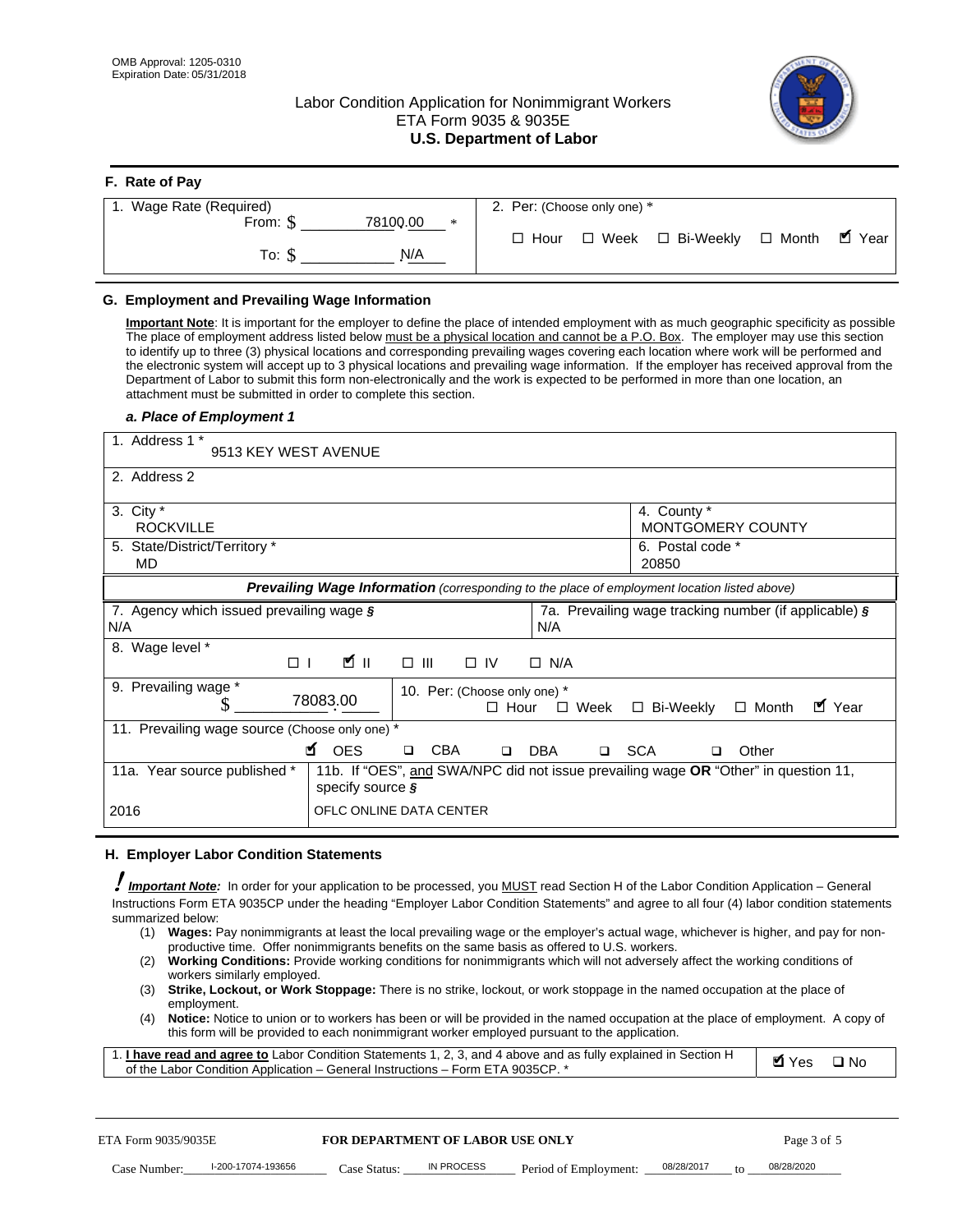

#### **I. Additional Employer Labor Condition Statements – H-1B Employers ONLY**

!**Important Note***:* In order for your H-1B application to be processed, you MUST read Section I – Subsection 1 of the Labor Condition Application – General Instructions Form ETA 9035CP under the heading "Additional Employer Labor Condition Statements" and answer the questions below.

#### *a. Subsection 1*

| 1. Is the employer H-1B dependent? $\S$                                                                                                                                                                                                 | Myes                                          | $\Box$ No              |  |
|-----------------------------------------------------------------------------------------------------------------------------------------------------------------------------------------------------------------------------------------|-----------------------------------------------|------------------------|--|
| 2. Is the employer a willful violator? $\frac{1}{2}$                                                                                                                                                                                    | $\Box$ Yes                                    | <b>M</b> <sub>No</sub> |  |
| 3. If "Yes" is marked in questions 1.1 and/or 1.2, you must answer "Yes" or "No" regarding whether the<br>employer will use this application ONLY to support H-1B petitions or extensions of status for exempt H-1B<br>nonimmigrants? § | $\blacksquare$ Yes $\square$ No $\square$ N/A |                        |  |

**If you marked "Yes" to questions I.1 and/or I.2 and "No" to question I.3, you MUST read Section I – Subsection 2 of the Labor Condition Application – General Instructions Form ETA 9035CP under the heading "Additional Employer Labor Condition Statements" and indicate your agreement to all three (3) additional statements summarized below.** 

#### *b. Subsection 2*

- A. **Displacement:** Non-displacement of the U.S. workers in the employer's workforce
- B. **Secondary Displacement:** Non-displacement of U.S. workers in another employer's workforce; and
- C. **Recruitment and Hiring:** Recruitment of U.S. workers and hiring of U.S. workers applicant(s) who are equally or better qualified than the H-1B nonimmigrant(s).

| 4. I have read and agree to Additional Employer Labor Condition Statements A, B, and C above and as fully                  |      |
|----------------------------------------------------------------------------------------------------------------------------|------|
| explained in Section I – Subsections 1 and 2 of the Labor Condition Application – General Instructions Form ETA $\Box$ Yes | ∩ Nח |
| 9035CP. $\delta$                                                                                                           |      |

# **J. Public Disclosure Information**

!**Important Note***:* You must select from the options listed in this Section.

| Public disclosure information will be kept at: * | Employer's principal place of business<br>$\Box$ Place of employment |
|--------------------------------------------------|----------------------------------------------------------------------|
|--------------------------------------------------|----------------------------------------------------------------------|

#### **K. Declaration of Employer**

*By signing this form, I, on behalf of the employer, attest that the information and labor condition statements provided are true and accurate;*  that I have read sections H and I of the Labor Condition Application – General Instructions Form ETA 9035CP, and that I agree to comply with *the Labor Condition Statements as set forth in the Labor Condition Application – General Instructions Form ETA 9035CP and with the Department of Labor regulations (20 CFR part 655, Subparts H and I). I agree to make this application, supporting documentation, and other records available to officials of the Department of Labor upon request during any investigation under the Immigration and Nationality Act. Making fraudulent representations on this Form can lead to civil or criminal action under 18 U.S.C. 1001, 18 U.S.C. 1546, or other provisions of law.* 

| 1. Last (family) name of hiring or designated official * | 2. First (given) name of hiring or designated official * |                                 | 3. Middle initial * |
|----------------------------------------------------------|----------------------------------------------------------|---------------------------------|---------------------|
| <b>VIDYADHARAN</b>                                       | <b>SANJAY</b>                                            |                                 | <b>NA</b>           |
| 4. Hiring or designated official title *                 |                                                          |                                 |                     |
| <b>GENERAL COUNSEL</b>                                   |                                                          |                                 |                     |
| 5. Signature *                                           |                                                          | 6. Date signed *                |                     |
|                                                          |                                                          |                                 |                     |
|                                                          |                                                          |                                 |                     |
|                                                          |                                                          |                                 |                     |
|                                                          |                                                          |                                 |                     |
| FOR DEPARTMENT OF LABOR USE ONLY<br>ETA Form 9035/9035E  |                                                          |                                 | Page 4 of 5         |
| I-200-17074-193656<br>Case Number<br>Case Status:        | IN PROCESS<br>Period of Employment:                      | 08/28/2017<br>$\mathsf{t} \cap$ | 08/28/2020          |